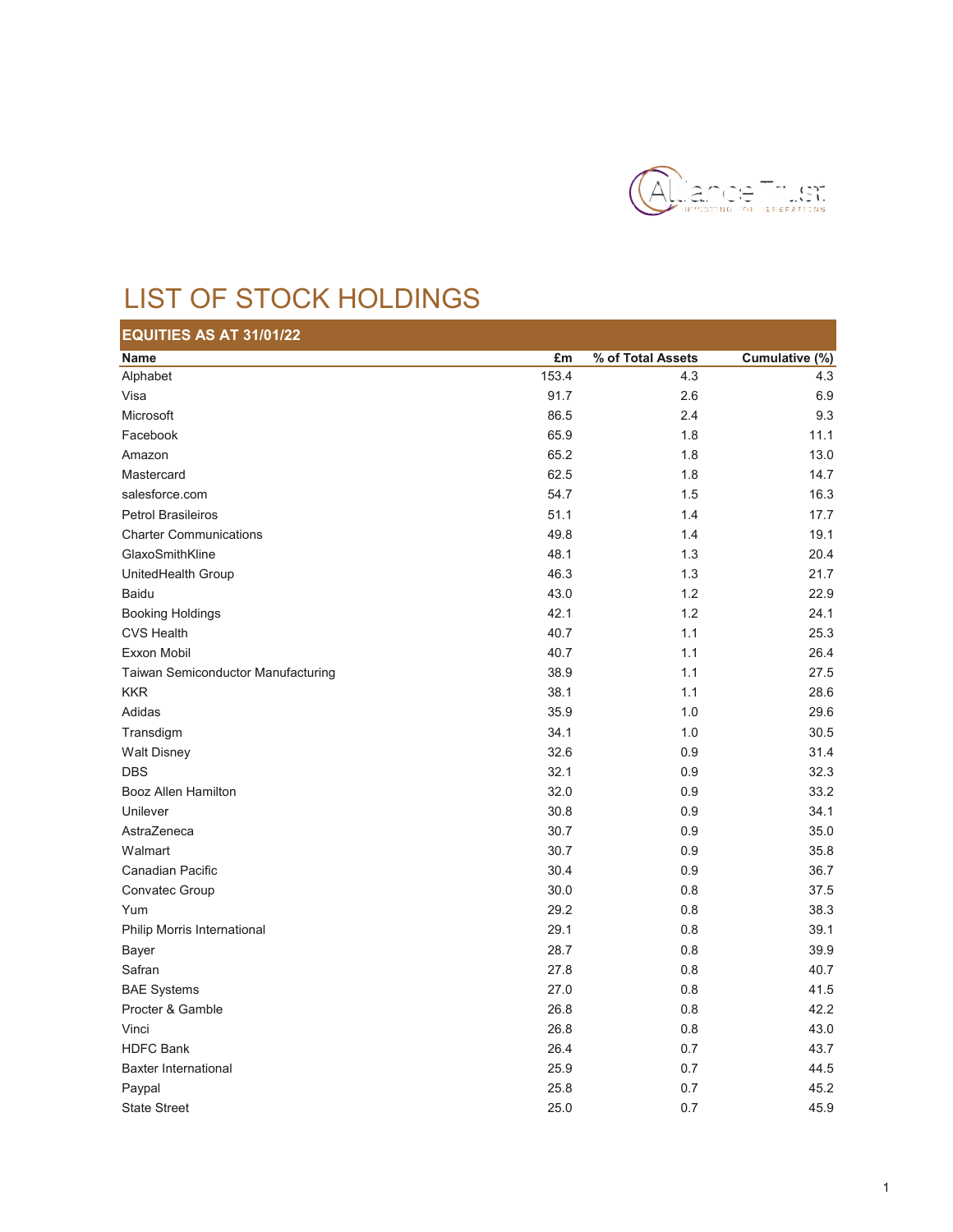| Novo-Nordisk              | 24.8 | 0.7 | 46.6 |
|---------------------------|------|-----|------|
| J P Morgan Chase          | 24.8 | 0.7 | 47.3 |
| Interpublic Group         | 24.7 | 0.7 | 48.0 |
| Exelon                    | 24.7 | 0.7 | 48.7 |
| Berkshire Hathaway        | 24.7 | 0.7 | 49.3 |
| Comcast                   | 24.5 | 0.7 | 50.0 |
| Heineken                  | 24.2 | 0.7 | 50.7 |
| News Corp                 | 23.8 | 0.7 | 51.4 |
| Autodesk                  | 23.2 | 0.7 | 52.0 |
| Fleetcor Technology       | 23.2 | 0.6 | 52.7 |
| <b>BNP Paribas</b>        | 22.9 | 0.6 | 53.3 |
| AIA                       | 21.8 | 0.6 | 53.9 |
| <b>Bureau Veritas</b>     | 21.7 | 0.6 | 54.5 |
| <b>BP</b>                 | 21.4 | 0.6 | 55.1 |
| Heidelbergcement          | 21.4 | 0.6 | 55.7 |
| <b>WPP</b>                | 21.1 | 0.6 | 56.3 |
| Ameriprise Financial      | 21.1 | 0.6 | 56.9 |
| The Cooper Companies      | 20.9 | 0.6 | 57.5 |
| Dell Technologies         | 20.8 | 0.6 | 58.1 |
| Crown Holdings            | 20.8 | 0.6 | 58.7 |
| <b>Texas Instruments</b>  | 20.7 | 0.6 | 59.3 |
| Lloyds Banking            | 20.4 | 0.6 | 59.8 |
| Makita                    | 19.8 | 0.6 | 60.4 |
| Carlyle Group             | 19.7 | 0.6 | 60.9 |
| Newmount                  | 19.6 | 0.6 | 61.5 |
| Nutrien                   | 19.4 | 0.5 | 62.0 |
| Hargreaves Lansdown       | 19.4 | 0.5 | 62.6 |
| Glencore                  | 18.3 | 0.5 | 63.1 |
| <b>United Rentals</b>     | 18.3 | 0.5 | 63.6 |
| Weir Group                | 18.2 | 0.5 | 64.1 |
| <b>Broadcom</b>           | 18.0 | 0.5 | 64.6 |
| Santen Pharmaceutical     | 17.8 | 0.5 | 65.1 |
| Citigroup                 | 17.6 | 0.5 | 65.6 |
| Nokia OYJ                 | 17.1 | 0.5 | 66.1 |
| ServiceNow                | 17.0 | 0.5 | 66.6 |
| <b>DKSH Holding</b>       | 17.0 | 0.5 | 67.0 |
| Aena                      | 16.7 | 0.5 | 67.5 |
| Murata Manufacturing      | 16.5 | 0.5 | 68.0 |
| Fiserv                    | 16.3 | 0.5 | 68.4 |
| Target                    | 16.2 | 0.5 | 68.9 |
| <b>Imperial Brands</b>    | 16.1 | 0.5 | 69.3 |
| Smiths Group              | 16.0 | 0.4 | 69.8 |
| <b>Skyworks Solution</b>  | 15.9 | 0.4 | 70.2 |
| Qorvo                     | 15.6 | 0.4 | 70.7 |
| Ebara                     | 15.5 | 0.4 | 71.1 |
| <b>Standard Chartered</b> | 15.5 | 0.4 | 71.5 |
| Infosys                   | 15.3 | 0.4 | 72.0 |
| Aercap                    | 15.3 | 0.4 | 72.4 |
| <b>Barrick Gold</b>       | 15.1 | 0.4 | 72.8 |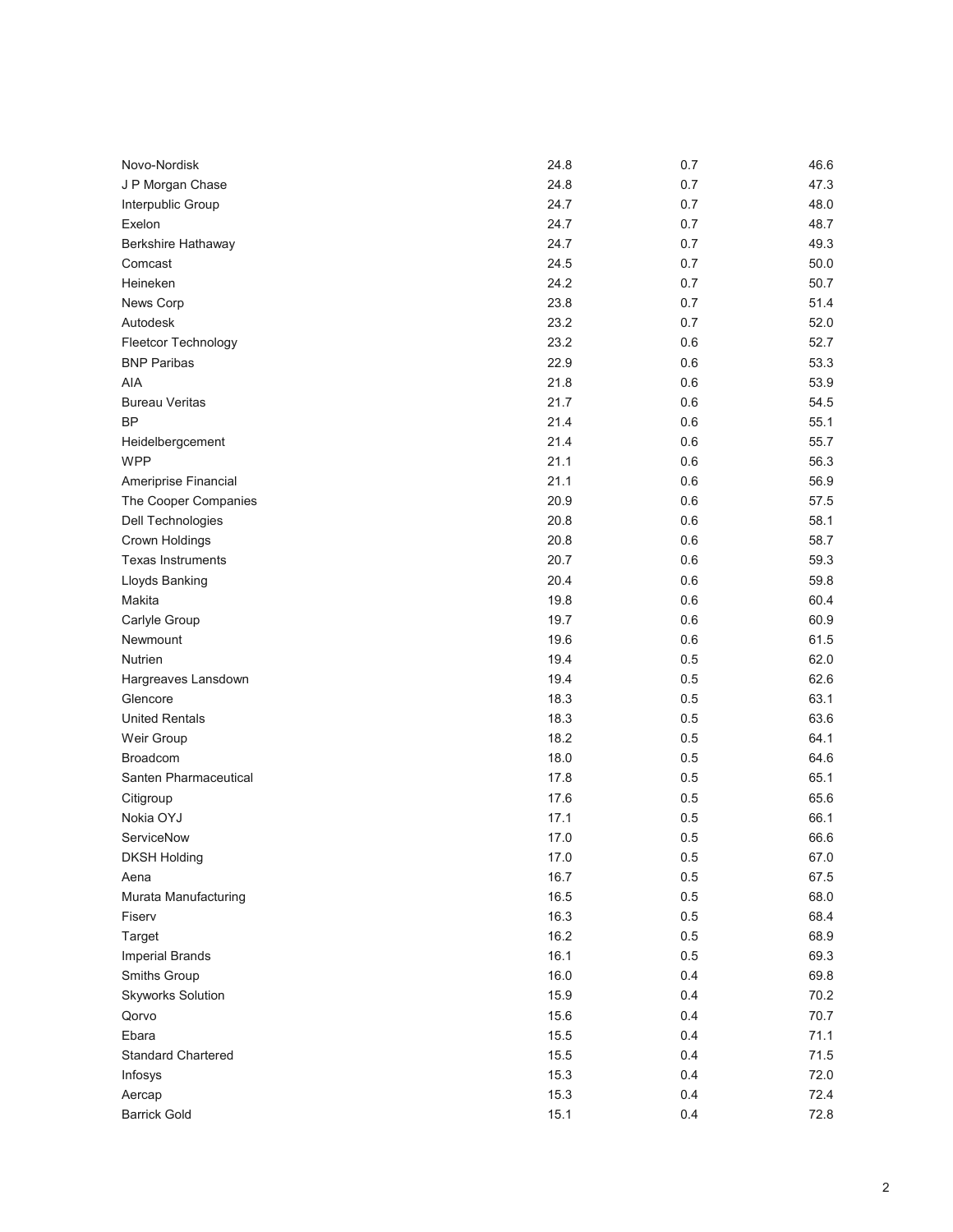| <b>Owens Corning</b>            | 14.9 | 0.4 | 73.2 |
|---------------------------------|------|-----|------|
| Progressive                     | 14.9 | 0.4 | 73.6 |
| Prosus                          | 14.8 | 0.4 | 74.1 |
| Nvidia                          | 14.8 | 0.4 | 74.5 |
| Whitbread                       | 14.4 | 0.4 | 74.9 |
| Kingfisher                      | 14.4 | 0.4 | 75.3 |
| Cisco Systems                   | 14.2 | 0.4 | 75.7 |
| <b>Molson Coors</b>             | 14.2 | 0.4 | 76.1 |
| Whirlpool                       | 14.1 | 0.4 | 76.5 |
| Intercontinental Exchange       | 14.1 | 0.4 | 76.9 |
| Oracle                          | 14.0 | 0.4 | 77.3 |
| <b>H&amp;R Block</b>            | 13.7 | 0.4 | 77.6 |
| Liberty Global                  | 13.5 | 0.4 | 78.0 |
| Cigna                           | 13.4 | 0.4 | 78.4 |
| Intel                           | 13.1 | 0.4 | 78.8 |
| <b>SEA</b>                      | 13.1 | 0.4 | 79.1 |
| <b>NRG Energy</b>               | 13.0 | 0.4 | 79.5 |
| Glanbia                         | 12.8 | 0.4 | 79.9 |
| Andritz                         | 12.7 | 0.4 | 80.2 |
| Vodafone                        | 12.6 | 0.4 | 80.6 |
| Anglo American                  | 12.5 | 0.4 | 80.9 |
| Atlassian                       | 12.5 | 0.4 | 81.3 |
| Amadeus IT                      | 12.4 | 0.3 | 81.6 |
| Lithia Motors                   | 12.3 | 0.3 | 82.0 |
| <b>Lincoln National</b>         | 12.3 | 0.3 | 82.3 |
| Sonic Healthcare                | 12.3 | 0.3 | 82.7 |
| <b>British American Tobacco</b> | 12.1 | 0.3 | 83.0 |
| Qurate Retail                   | 12.0 | 0.3 | 83.3 |
| Flex                            | 12.0 | 0.3 | 83.7 |
| Arcelormittal                   | 11.9 | 0.3 | 84.0 |
| Housing Development Finance     | 11.9 | 0.3 | 84.3 |
| Ebay                            | 11.8 | 0.3 | 84.7 |
| Kubota                          | 11.7 | 0.3 | 85.0 |
| <b>Baker Hughes</b>             | 11.6 | 0.3 | 85.3 |
| Shopify                         | 11.2 | 0.3 | 85.6 |
| Intuit                          | 11.1 | 0.3 | 85.9 |
| ASML                            | 10.8 | 0.3 | 86.2 |
| Adient                          | 10.7 | 0.3 | 86.5 |
| Netflix                         | 10.4 | 0.3 | 86.8 |
| Harley Davidson                 | 10.3 | 0.3 | 87.1 |
| Western Union                   | 10.2 | 0.3 | 87.4 |
| Square                          | 10.1 | 0.3 | 87.7 |
| Hanesbrands                     | 10.0 | 0.3 | 88.0 |
| Schneider Electric              | 9.5  | 0.3 | 88.2 |
| Las Vegas Sands Corp            | 9.5  | 0.3 | 88.5 |
| TS Tech                         | 9.4  | 0.3 | 88.8 |
| Zoetis                          | 9.3  | 0.3 | 89.0 |
| TP ICAP                         | 9.1  | 0.3 | 89.3 |
| Recruit Holdings                | 9.0  | 0.3 | 89.5 |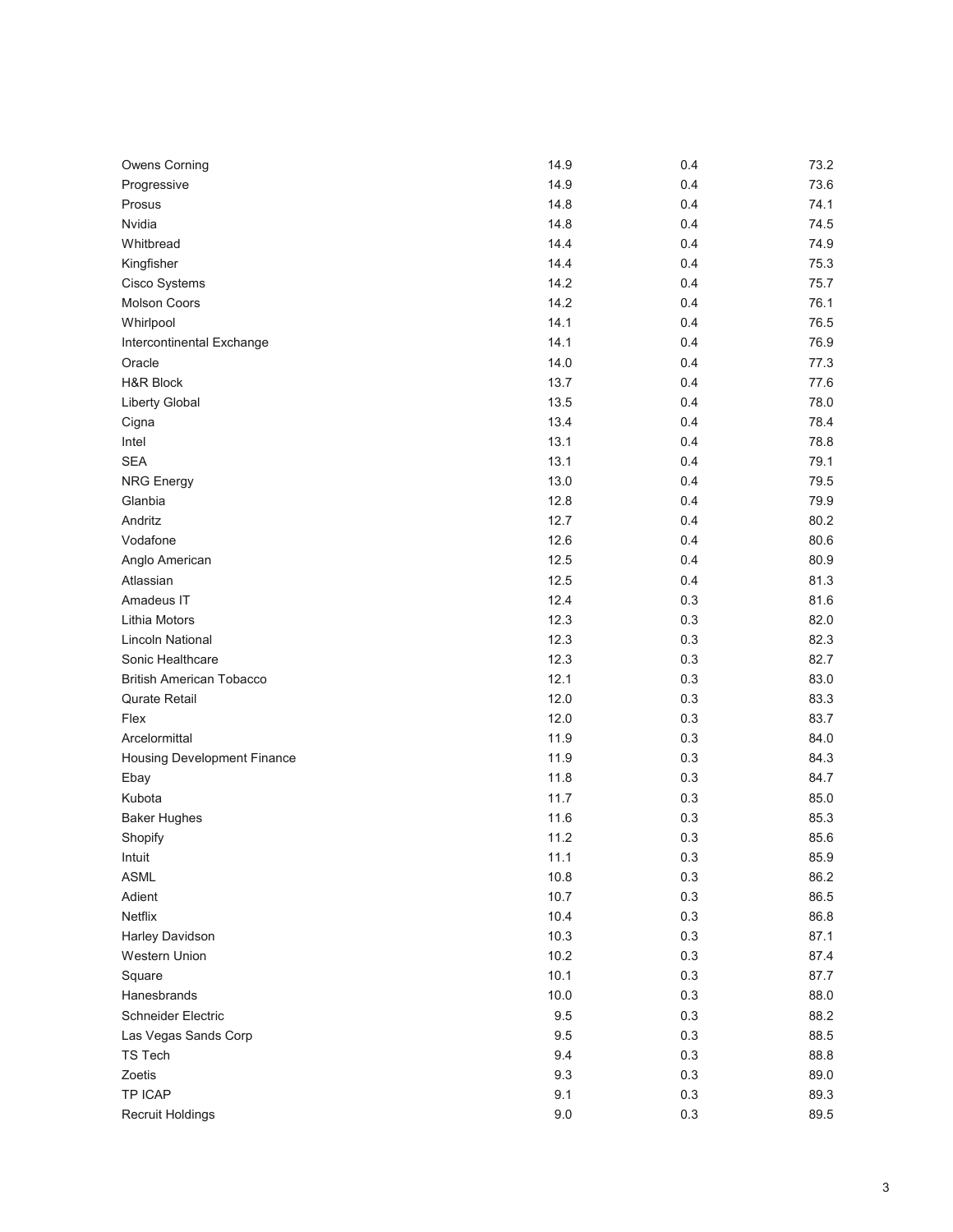| Nippon Television             | 8.9 | 0.3     | 89.8 |
|-------------------------------|-----|---------|------|
| Anima Holding                 | 8.6 | 0.2     | 90.0 |
| Western Digital               | 8.6 | 0.2     | 90.3 |
| Twilio                        | 8.6 | 0.2     | 90.5 |
| Siemens                       | 8.3 | 0.2     | 90.7 |
| <b>Edwards Lifesciences</b>   | 8.3 | 0.2     | 91.0 |
| <b>Applus Services</b>        | 8.2 | 0.2     | 91.2 |
| Snowflake                     | 7.9 | 0.2     | 91.4 |
| Dexcom                        | 7.9 | 0.2     | 91.6 |
| <b>Reliance Industries</b>    | 7.8 | 0.2     | 91.9 |
| China Merchants Bank          | 7.6 | 0.2     | 92.1 |
| Adyen                         | 7.0 | 0.2     | 92.3 |
| Ashtead                       | 6.9 | 0.2     | 92.5 |
| MercadoLibre                  | 6.8 | 0.2     | 92.7 |
| Doordash                      | 6.8 | 0.2     | 92.8 |
| Samsung Electronics           | 6.7 | 0.2     | 93.0 |
| Alliance Data Systems         | 6.6 | 0.2     | 93.2 |
| Kato Sangyo                   | 6.1 | 0.2     | 93.4 |
| Capita                        | 5.8 | 0.2     | 93.5 |
| Hong Kong Exchange            | 5.5 | 0.2     | 93.7 |
| CGG                           | 5.3 | 0.1     | 93.8 |
| Vale                          | 5.2 | 0.1     | 94.0 |
| Gruma                         | 4.8 | 0.1     | 94.1 |
| Lukoil                        | 4.6 | 0.1     | 94.3 |
| Chailease Holding             | 4.5 | 0.1     | 94.4 |
| Rosneft Oil                   | 4.4 | 0.1     | 94.5 |
| <b>BBVA</b>                   | 4.3 | 0.1     | 94.6 |
| China Construction Bank       | 4.2 | 0.1     | 94.7 |
| <b>Restaurant Group</b>       | 4.1 | 0.1     | 94.9 |
| State Bank of India           | 4.1 | 0.1     | 95.0 |
| <b>Commscope Holdings</b>     | 4.1 | 0.1     | 95.1 |
| Banco Bradesco                | 4.0 | 0.1     | 95.2 |
| Petrochina Co Ltd             | 3.9 | 0.1     | 95.3 |
| Admiral                       | 3.8 | 0.1     | 95.4 |
| Gazprom                       | 3.7 | 0.1     | 95.5 |
| Itau Unibanco                 | 3.4 | 0.1     | 95.6 |
| <b>ICICI Bank</b>             | 3.4 | 0.1     | 95.7 |
| Tencent                       | 3.1 | 0.1     | 95.8 |
| Wal-Mart de Mexico            | 2.9 | 0.1     | 95.9 |
| Sun Pharmaceutical Industries | 2.6 | 0.1     | 96.0 |
| <b>Mmc Norilsk Nickel</b>     | 2.5 | 0.1     | 96.0 |
| <b>RWS</b>                    | 2.3 | 0.1     | 96.1 |
| <b>Bank Central Asia</b>      | 2.3 | 0.1     | 96.2 |
| Anheuser-Busch                | 2.1 | 0.1     | 96.2 |
| Bajaj Finance                 | 2.0 | 0.1     | 96.3 |
| POSCO                         | 2.0 | 0.1     | 96.3 |
| <b>Tata Steel</b>             | 2.0 | 0.1     | 96.4 |
| <b>HSBC Holdings</b>          | 1.8 | 0.1     | 96.4 |
| NetEase                       | 1.7 | $0.0\,$ | 96.5 |